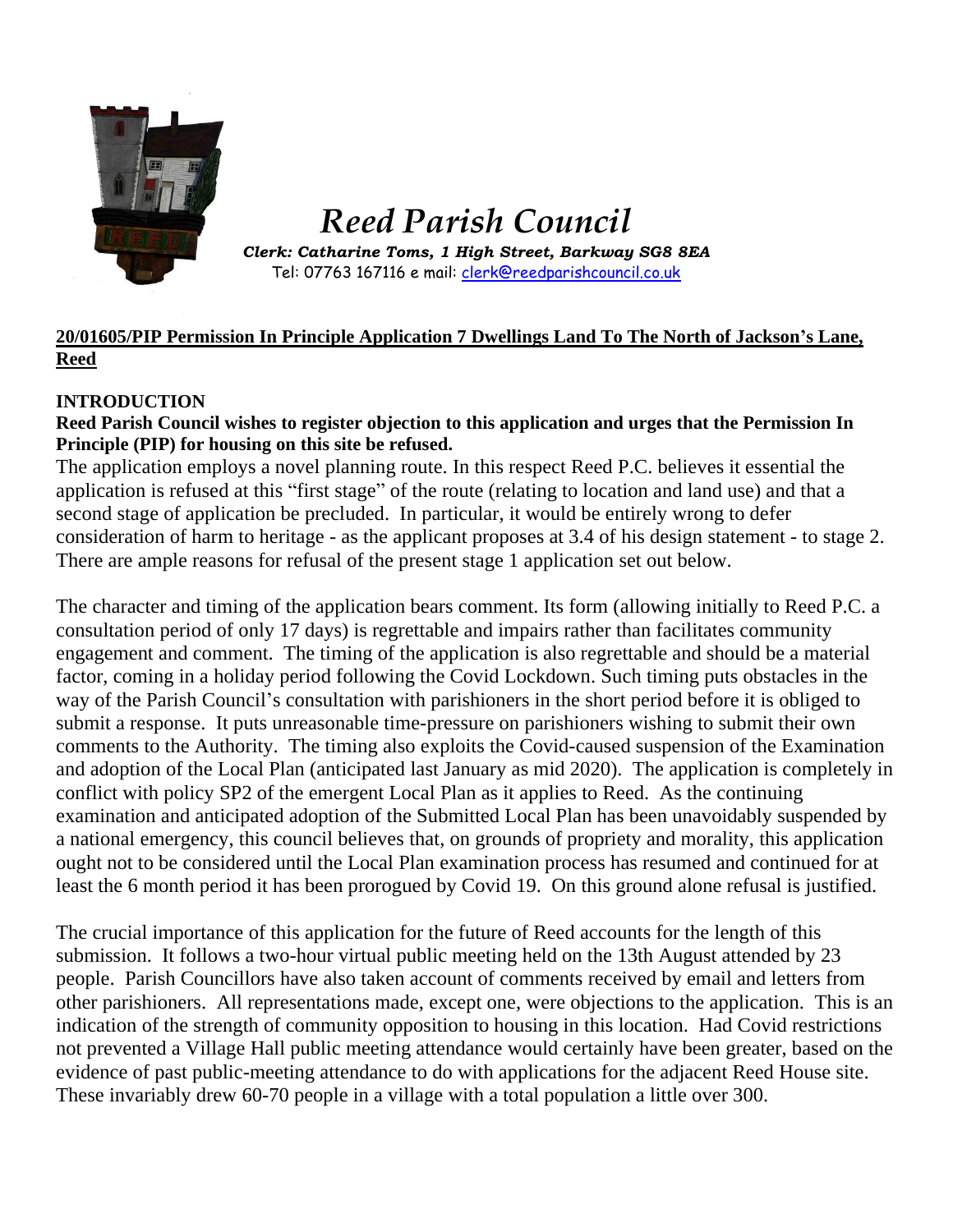For clarity, the rest of Reed Parish Council's submission is prefaced with a summary abstract of 10 key objections. These are then developed and substantiated in more detail, under three headings:

- **1. Objections Linked to Landscape and Heritage**
- **2. Objections Linked to National and Local Planning Policy**
- **3. Objections Linked to Sustainability and Safety Issues**

# **Reed Parish Council: Abstract of Reasons for Refusal of 20/01605/PIP**

- **a)** Housing Development on this site would cause significant harm to the Reed Conservation Area and the environment in Reed.
- **b)** Development on the site would seriously harm heritage in Reed and have adverse effect on the wider landscape, contrary to the NPPF and Local Planning policies, including Hertfordshire District Local Plan No. 2 saved Policy 6.
- **c)** The location of the application site conflicts with Policy SP2 in the NHDC Emergent Local Plan, in being outside the Reed Settlement Boundary.
- **d)** The site is not one of the two sites in Reed allocated for housing development in the Emergent Local Plan. Furthermore, consistency in the planning process requires refusal for most of the same reasons which determined 4 refused applications (supported by 4 appeal decisions) for an adjacent site on Jackson's Lane, at Reed House.
- **e)** Given the limited amenities and the existing strain on infrastructure in Reed (with notice already received by the PC of pending further infill development *within* the Reed settlement boundary) this development is not a sustainable addition to the village.
- **f)** The application meets the refusal criterion for prematurity in the NPPF because consent would "prejudice the outcome of the plan-making process" (NPPF 49a).
- **g)** Granting this PIP would be a precedent for development on other fields outside the settlement boundary to the north of Reed, with the adverse effect of irreversibly changing the distinctive shape and character of the village. This latter is an essential heritage value which conservation status and Reed's designation as a category A village in the settlement hierarchy and the NPPF (170b & 192b) should all protect.
- **h)** The application is *'hostile'* in the sense used in North Herts.' Examination Documents to the Inspector of January and August 2020, which submit proposals for a solution to the District's 5 year Housing Supply problem (*para 31 ED178 Jan. & Aug. 2020*). The present application opportunistically seeks to exploit a delay in the completion of examination of the Local Plan resulting from the Covid Emergency. Granting it licences *"unplanned and unsustainable development that undermines the integrity of the Plan-led system."* (*para 30 ED178*), This is the case because the application proposes indiscriminate, inappropriate, development in this location and will lead cumulatively, to applications on fields like it in Reed - initially those to the east of the proposed site. It makes a minimal difference to overall housing supply in the District and confers no benefit which outweighs harm caused in Reed. As such it should be refused and, if necessary, resisted on appeal.
- **i)** The proposed access opposite the school would be unsafe.
- **j)** It is in conflict with the National Planning Policy Framework (NPPF) on sustainability grounds, because it would increase private car use in Reed, as well as overburdening existing, inadequate infrastructure.

The above and what follows reflect Reed Parish Council's full alignment with the District council's 2020 position with regard to its submitted plan (31:ED178) that "*the current suite of sites" -* which include the two allocated sites in Reed *- "makes maximum use of reasonable and available development sites. (LP1 p,224)."* What follows in this Reed P.C. submission details why the present application site is not "*reasonable*" or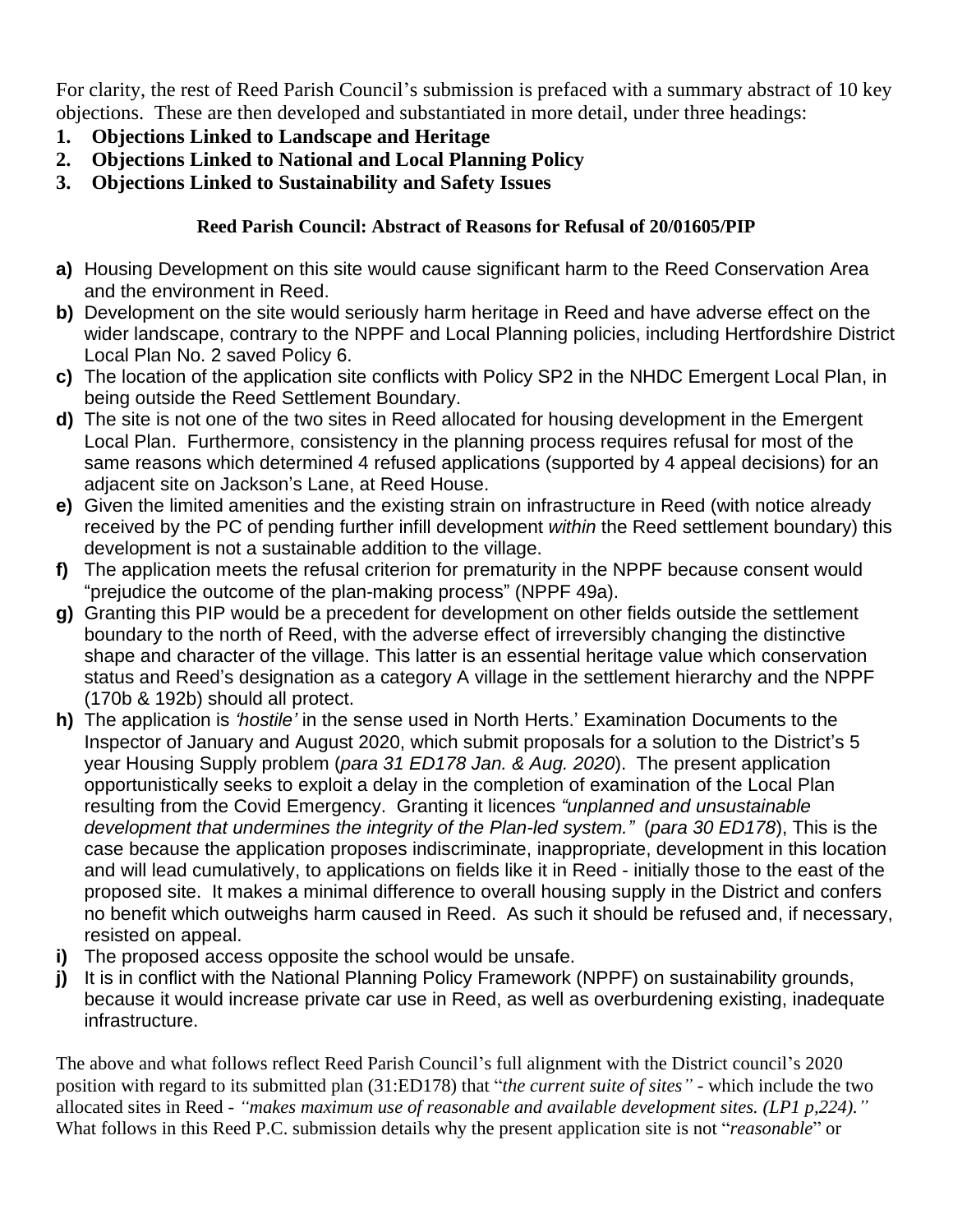sustainable:

#### **1. Objections Linked to Landscape and Heritage**

**2. Objections Linked to National and Local Planning Policy**

#### **3. Objections Linked to Sustainability and Safety Issues**

#### **1. Objections Linked To Landscape & Heritage**

**1.1** Heritage impact is a crucial issue in assessing an "Permission In Principle" application in this location. Consideration cannot be deferred to a subsequent Technical Details stage as is implied in paragraph 3.4 of the application document. It is material that the frontage of the proposed site is entirely within the Reed Conservation Area and in a highly visible and sensitive position in the village landscape. The Reed Conservation Area is a heritage asset and as such is afforded protection in the NPPF. Therefore, location is a material consideration in determining this PIP application. Heritage value cannot in Reed be separated from location. An essential heritage asset in Reed is the unusual, dispersed layout of the village, evolved historically and preserved from the medieval period. A key feature of this is the incidence of open aspects between different built areas around the village. The Submitted Local Plan describes Reed's "*loose-knit layout, with the* fields and open spaces in and around the village forming an important part of the village s character."

#### **1.2** Evidence That Location Is A Material Concern

The inseparable connection between location, the layout of settlement and heritage value has been recognised by Planners and three Planning Inspectors in their repeated decisions against development on a site adjacent to this application site. The inspector in 2016 writes:

"I accept the view of my colleague in the 2012 appeal that openness is a key attribute of the Conservation Area, particularly in respect of the presence of a meadow in the centre of the village and the generally wide spacing *between buildings or groups of buildings."*

#### *(*APP/X1925/W/16/3147753)

**1.3** This supports the Parish Council in its view that the proposed development, by its effect in this location, would result in significant harm to the Reed Conservation Area (notably in diminishing the *"openness"* which is a *"key attribute"*). The Council's conviction is that development in this location would initiate an irretrievable and unjustifiable change to the distinctive historic shape and pattern of settlement in Reed. It would significantly change the physical structure of the village and with it the distinctive character, to which conservation status currently gives protection. Consent to this PIP would therefore be at odds with stipulations in the N.P.P.F: 2019: 8 c (*"contribute to protecting and enhancing our natural built and historic environment"*); 170 b (*"conserve and enhance the natural environment"*). Also 192b (the requirement to take account "*of the positive contribution that conservation of heritage assets can make to sustainable communities").* The NPPF enjoins that the wider landscape must be considered in the conservation of a heritage asset. Therefore, for reasons of heritage value and the adverse effect on the Reed Conservation Area the application should be refused.

# **2. Objections Linked To National & Local Planning Policy**

# **2.1** Policy SP2 and The Settlement Boundary For Reed

The area of the site proposed for housing in the application falls **outside** the defined settlement boundary for Reed associated with Policy SP2 in the Emergent NHDC Local Plan (*Policy map, Sheet 2 Side B - Royston Area*) . This Plan is at an advanced stage. It is not disputed by the applicant that the emergent Local Plan is a material consideration in determining this application. The settlement boundary is part of Policy SP2's designation of Reed as a Category A village. The community in Reed was consulted on the settlement boundary, as well as on site allocations in Reed. The boundary perimeter in the Local Plan was agreed with the Parish Council and parishioners in 2013. (See appendix 1). In this consultation it was Reed Parish Council which requested the draft settlement boundary be drawn to include the two potential development sites in Reed which appear in the Emergent Local Plan. This is consistent with the council's recognition of allowance for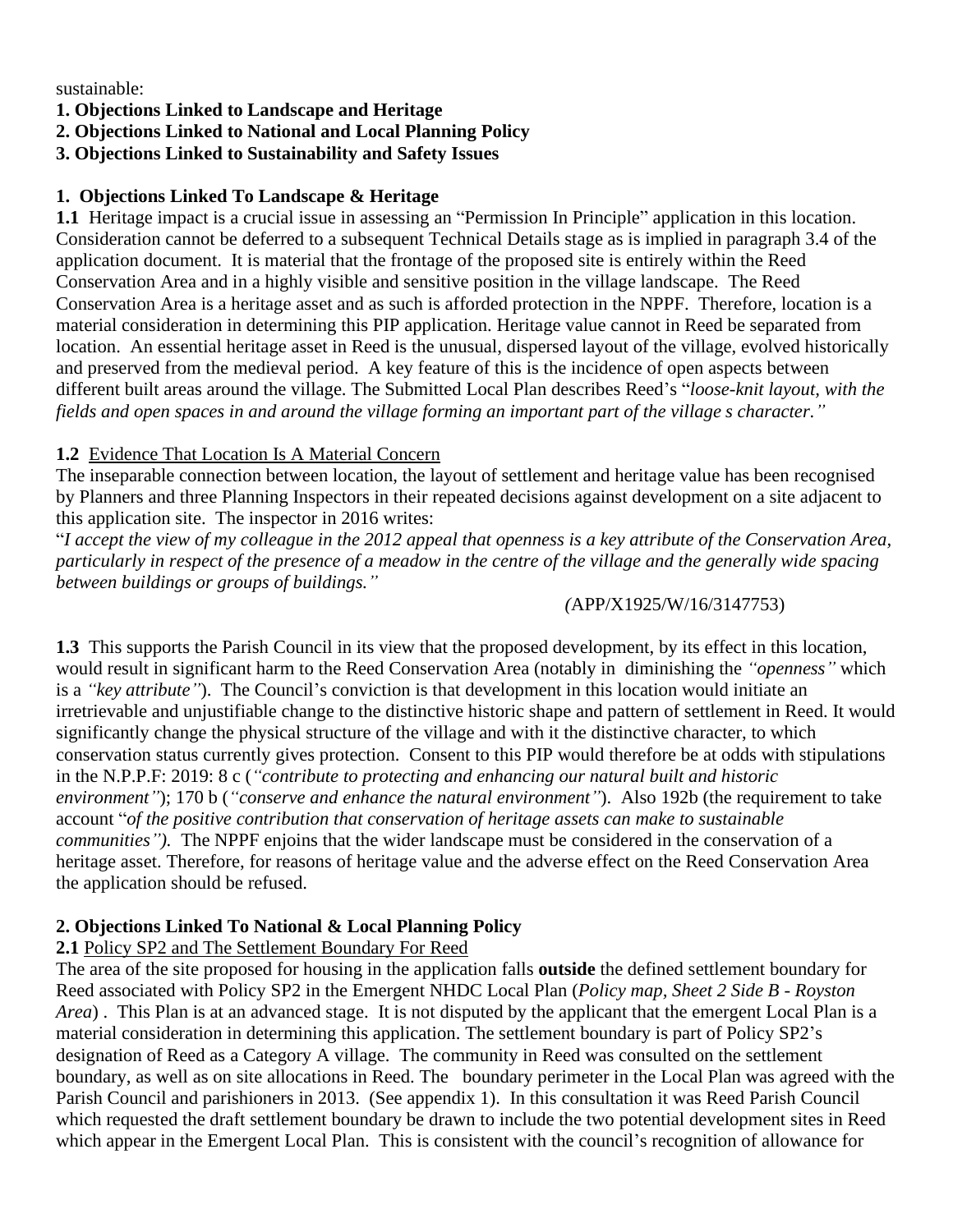some appropriate development in category A villages, **within** the settlement boundary. One of the included sites - the Brickyard Lane Farm site - has since been developed by the present applicant, Rand Bros., with 12 houses. This development faced no in-principle objection from Reed Parish Council, despite being opposed by Planning Officers. By contrast, Reed PC strenuously opposes the present PIP application because, amongst other reasons for refusal, it is outside the settlement boundary that was agreed in Reed for the emergent Local Plan. We believe the site's location outside the settlement boundary should be of decisive weight in the "tilted balance" consideration (NPPF 195 and 196) the applicant calls for in paragraph 4.14 of their supporting statement. Alongside other factors set out in this submission, the settlement boundary issue tilts the balance emphatically *against* consent for this PIP application, with harm clearly outweighing alleged benefit on both sustainability and heritage grounds.

**2.2** Referring to Policy SP2 of the Emergent Local Plan (para 4.11 Supporting St.), the applicant quotes selectively that Reed is designated as a category A village *"within which development will be allowed".* He omits mention that policy SP2 actually specifies that "*General development will … be allowed within the defined settlement boundaries of the Category A villages*". The location of houses in this PIP application being *outside* the SP2 settlement boundary for Reed is a compelling reason to refuse consent. The houses are proposed in an area which is categorised in the Emergent Local Plan as *"rural area beyond the green belt"*. (para 13.279 page 198 North Herts Proposed Local Plan). This categorisation in the emergent local plan is designed to meet the NPPF Section 15 requirement for conservation of the natural environment. It affords the protection which was hitherto provided by Policy 6 of the North Hertfordshire District Local Plan No. 2. Policy 6 retains a residual relevance in this case. Such relevance was attested by the Planning Inspector in the most recent appeal decision for an adjacent site: "*insofar as this policy"* (policy 6) "*acts to limit the location of* housing development it can be considered to be a policy for the supply of housing in the terms of the *Framework."* (para *7* APP/X1925/W/16/3147753).

The applicant fails to establish in the present application any exceptional need or circumstance, beyond the district housing number. Therefore, development on a site in "a rural area beyond the green belt" manifestly does not satisfy any of the criteria of policy 6, putting the proposal in conflict with this policy. As the Inspector in the 2016 Appeal decision goes on to conclude, such a conflict also puts the application he is dealing with in conflict with the National Framework, when the requisite balancing of benefits and adverse effects is undertaken. (para 7 - 8 APP/X1925/W/16/3147753) Exactly the same applies in the present PIP case. Without application of the protections in the National and Local policies referred to above, the logic is that any landowner with a site in the vicinity of a village settlement boundary can justify housing development in "a rural area beyond the green belt" because there is a shortfall of housing in the wider District, irrespective of the needs and circumstances of the proximate rural community. This is cannot be the purpose or intent of Planning Policy and NPPF 193 confirms protection against such impacts. Therefore, refusal is necessary to avoid disregard of protections in place in existing planning law. In addition, granting the present application will legitimise PIP applications for any field in Reed on the boundary of the settlement boundary and unleash unplanned, unsustainable development.

# **2.3** The N. Framework Presumption In Favour of Sustainable Development

The applicant cites (Supporting St. para 4.14) the "presumption in favour of sustainable development" in Section 11 of the N. Framework and claims that "*delivery of much needed housing within the District … outweighs any adverse impacts"*. Also, that "*Reed is one of the few settlements outside the green belt which* (sic) *development can be delivered*". This is fallacious argument. Reed already has sites which are making a more than proportionate contribution to the need for new housing in the District. Putting the "presumption" - as is required - in the context of the Framework as a whole, Reed clearly qualifies for the exceptions to the "presumption" set out in Section 11. This is another compelling reason the PIP application for this site should be refused. Reed, as Category A village, is supporting two development sites which are large for a village of its size, one already developed and the other available. Reed is currently experiencing significant housing growth, with 14 new houses completed since 2018 (12 by the present applicant) and one more granted planning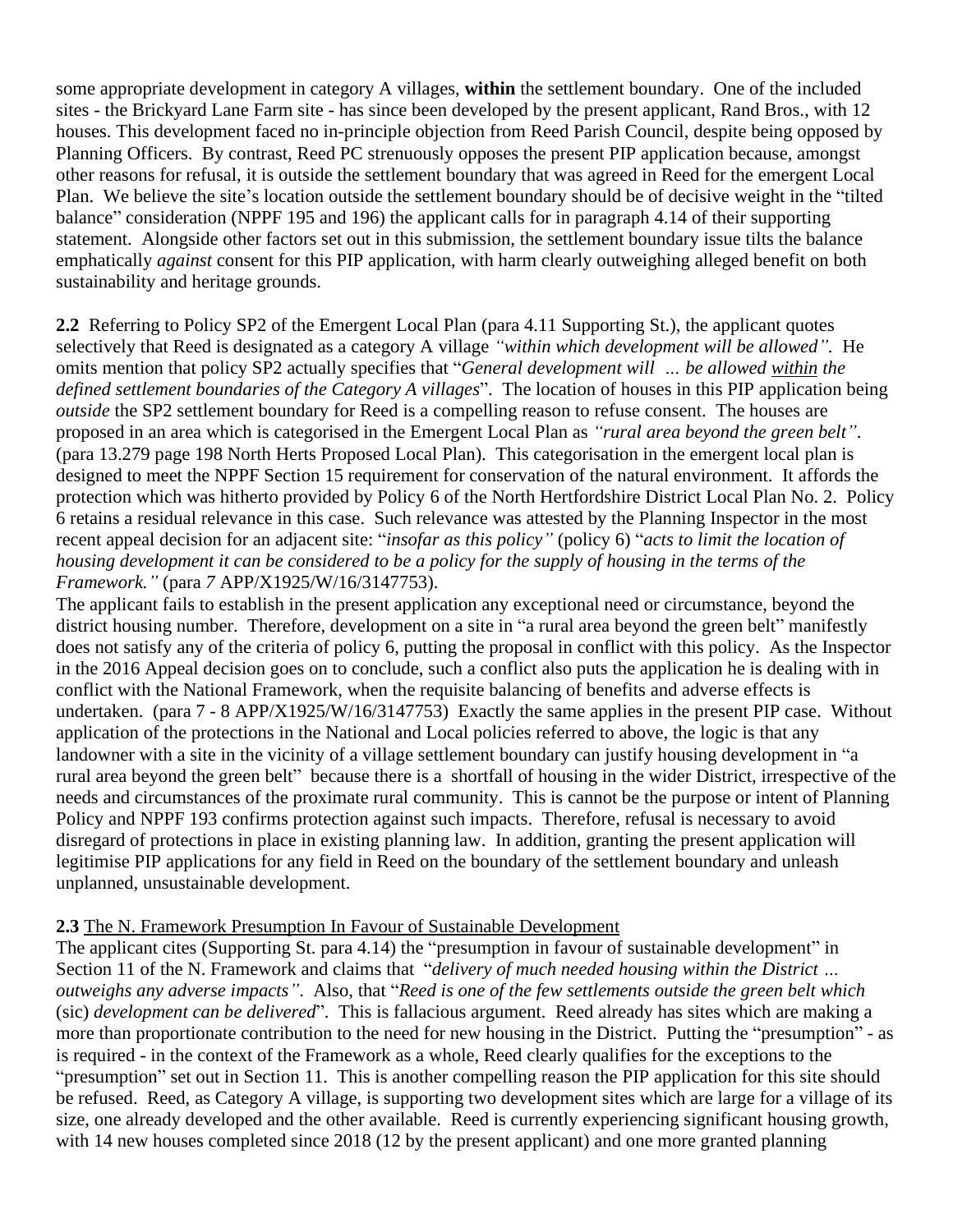permission - an 11.5% rise in the village housing stock since 2016. This means the application is not "sustainable development" in NPPF terms. To emphasise a material point: it is evident Reed is making a more than proportionate contribution to District Housing need. It retains an available category 2 site (RD/r01) endorsed by Reed Parish Council and within the settlement boundary, which has potential for up to 22 houses, including some units of affordable housing (a need identified in the 2011 Reed Parish Plan). Therefore, the current PIP application cannot be justified as providing housing needed in this rural area. Far less does it confer benefit to outweigh "adverse effects" detailed in this submission . This means both exemptions (11d i and 11d ii) to the Framework "presumption in favour of … development" properly apply in this case.

#### **2.4** Precedent and Consistency

The existence of alternative and better situated sites in Reed must be a material consideration in determining this application. So, too, should the fact that giving consent to this PIP will inexorably lead to housing development in several neighbouring fields on the north edge of Reed between Mill Corner Farm and Crow Lane, with landowners likely to exploit access to Jackson's Lane included in this application. This would be detrimental to the character and beauty of the countryside and result in a severe heritage loss, by transforming the wider landscape and swamping the evolved settlement pattern in Reed, contrary to provisions of the N.P.P.F and the Emergent Local Plan. It would also compound the safety problems associated with access identified at 3.3 below.

# **2.5** The Adjacent Reed House Site

Neighbouring areas referred to in 2.4 include a site immediately adjacent on the east, behind Reed House. This is a site which has seen four applications for housing, four refusals by the LPA and four appeals, all of which were dismissed - the most recent in August 2016 (APP/X1925/W/16/3147753). This is relevant and material in making a determination on this PIP application. Of relevance are the intrinsic reasons given by Planners and Inspectors for repeated refusal of applications on a site in the same area of Reed. Also relevant is the need for consistency in the Planning process, as acknowledged by the Inspector when he discussed consistency in the most recent appeal dismissal in August 2016 (paras 14&15 APP/X1925/W/16/3147753). In para. 15 the Inspector adduces a comparability test to differentiate the appeal site behind Reed House from the site at Brickyard Lane Farm where development permission had been granted (incidentally, to the same applicant as for this PIP and with the support of Reed Parish Council). This led the Inspector in 2016 to uphold the District Council's decision to refuse planning permission for the Reed House site. Amongst differentiating factors was that the Brickyard Lane Farm site was previously built on and contained derelict buildings whose removal would enhance the conservation area. By contrast, the present Rand Bros. application site is a virgin meadow with mature trees and shrubbery in a visually sensitive part of the conservation area, providing a valued "open aspect" opposite the school. Development on the site merits refusal for most of the reasons that applied to the adjacent Reed House site. The 2016 inspector notes *"consistency is important in decision making"* (para 15). We agree. Consistency and the integrity of the planning process is served by refusal of the present application, in line with refusals to adjacent site applications in 2004, 2011, 2014 and 2015.

# **2.6** Prematurity

It is argued throughout this response that consent to this PIP is unjustified on locational, sustainability and heritage grounds. These are more than sufficient to justify refusal of the application. In addition, though, the application should fail on grounds of prematurity. It is not disputed by the applicant that the North Herts Emergent Local plan is "at an advanced stage but is not yet formally part of the development plan for the area (NPPF 49b). Completion of the Examination stage is currently stalled by the Coronavirus emergency - ground alone for refusal of this application at the present time. Indisputably, the Emergent Plan should have weight in making a decision in this case. Granting consent to the PIP application would make nonsense of the Plan's Settlement Boundary for Reed and would negate the consultation which led to its formulation. It would undercut the careful work and public consultation that went into identification of the two large sites in Reed judged appropriate for development and which appear in the Emergent Plan and supported by Reed Parish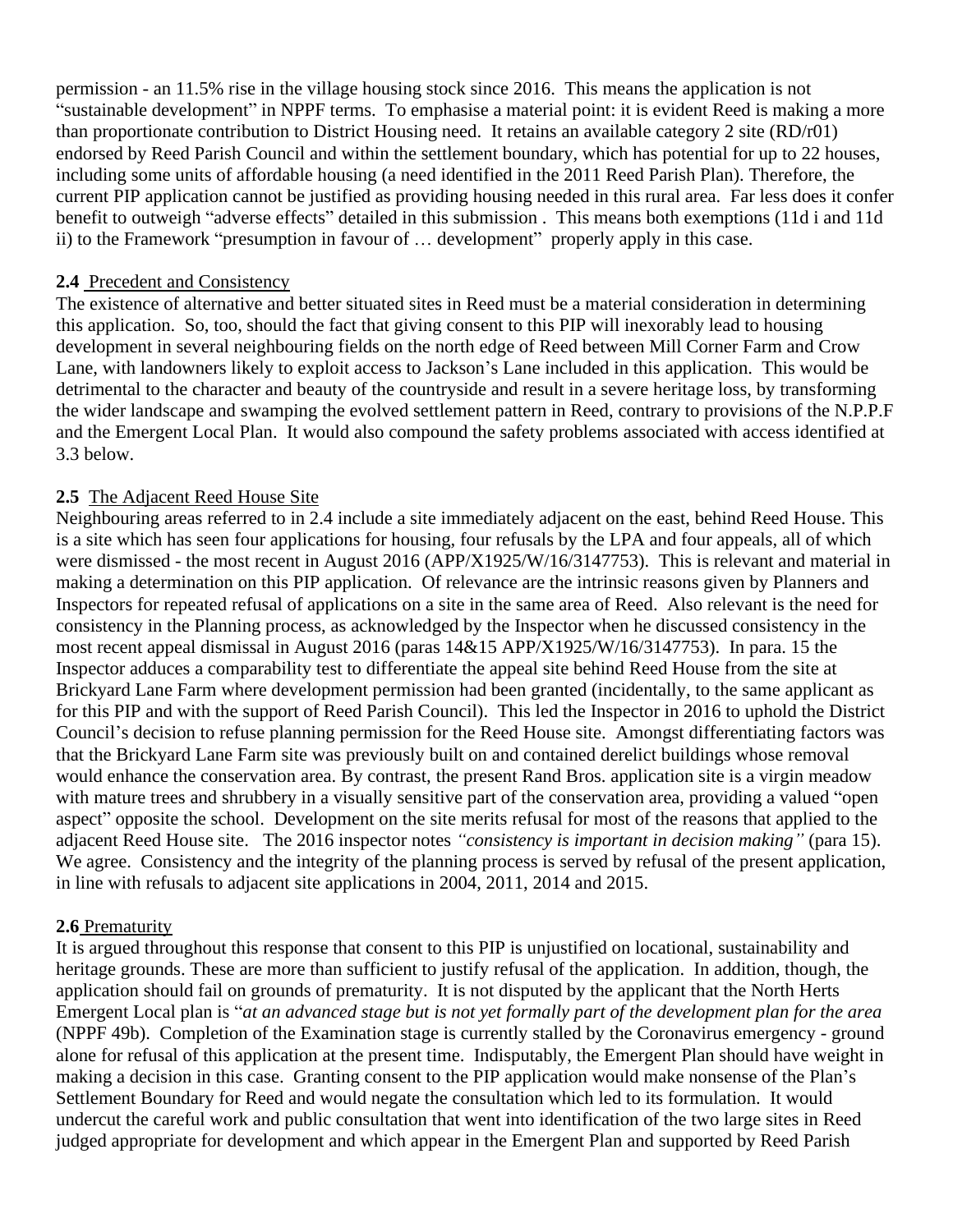Council. In other words, consenting at this stage to development on a completely different site outside the proposed settlement boundary, would undermine the whole plan-making process. In this respect refusal of this application on prematurity grounds is compliant with the exceptional use of prematurity as a condition for refusal allowed by the NPPF:

*"Where planning permission is refused on grounds of prematurity, the local planning authority will need to indicate clearly how granting permission for the development concerned would prejudice the outcome of the plan-making process."* (49 a NPPF 2019)

For Policy SP2 the establishing of settlement boundaries and making site-allocation decisions for Category A villages through public consultation was an integral part of the plan making process. This PIP application seeks to bypass consulted-on aspects of the Emergent Local Plan and is therefore 'premature'. It should be refused as prejudicing "*the outcome of the plan making process"*. It is relevant, also, that Reed Parish Council has always acted with the LPA since 2009 in a timely and collaborative way to support formulation and implementation of the Local Plan. To grant this PIP in this location would be to pre-empt the Local Plan and negate the protections it is designed to afford to Reed as a Category A village, protections in line with provisions of the NPPF.

# **3. Objections Linked to Sustainability and Safety Issues**

# **3.1** Sustainability and Transport

Reed has no shop and a limited bus service. It is irrefutable that the proposed PIP development would lead to an increase in private car use in Reed. This in turn requires (NPPF) a balancing of benefit and adverse effects to ensure any development is sustainable. Such balancing can properly be informed by the Planning Authority's rulings and the Inspectorate's Appeal decisions in respect of multiple applications for housing on a site immediately adjacent to the application site. Reed PC allows that there might be modest economic and social gain in adding up to seven more households to the village. However, any benefit is outweighed by adverse effects of development in the proposed location. The Inspector's judgement in 2016 in respect of the adjacent Reed House site assigned "*moderate weight"* to the possible economic benefit of the 13 houses proposed there. However, his conclusion bears quotation in full:

Set against this, I have found that the proposal would give rise to a significant reliance on private transport which would conflict with one of the core planning principles of paragraph 17 of the Framework. I attach significant weight to this. (and)... overall, the proposal would fail to fulfil the environmental role. In social terms. I find no meaningful evidence that the proposal would enhance or maintain the vitality of the rural community and therefore I am not satisfied that the proposal would fulfil the social role. (para 29 **APP/X1925/W/16/3147753 August 2016).** The Inspector's final determination is: *Bringing my conclusions together on the main issues, the adverse impacts of granting permission would significantly and demonstrably outweigh the benefits, when assessed against the policies in the Framework taken as a whole. (***para 30 APP/X1925/W/16/3147753***)*

**3.2** What is said here applies in full measure to the present PIP application. The NPPF social and economic dimensions in Reed are affected by 14 new houses since 2016, including 'The Kilns' site. Set against any benefit is the evident extra strain on infrastructure and utilities - freshwater supply, rainwater and foul water drainage and broadband. Also, significant increase in the use of private cars in Reed from recent development. The nine Kilns houses occupied to date supply a total of 20 private cars. The seven houses proposed for the PIP site can be expected to be akin to the high end, executive style, detached houses which make up most of Rand Bros. Kilns development and must be expected to be associated with comparable private car ownership (ie on average more than two per household). This means that the proposed development would be unsustainable and (contrary to the claim in the applicant's statement at 2.15) in conflict with the NPPF environmental dimension.

# **3.3** Sustainability & Safe Access

The NPPF requires that all aspects of sustainability be considered in assessing a planning application. A further important deficiency in the present PIP application involves access and safety. The site is off Jackson's Lane